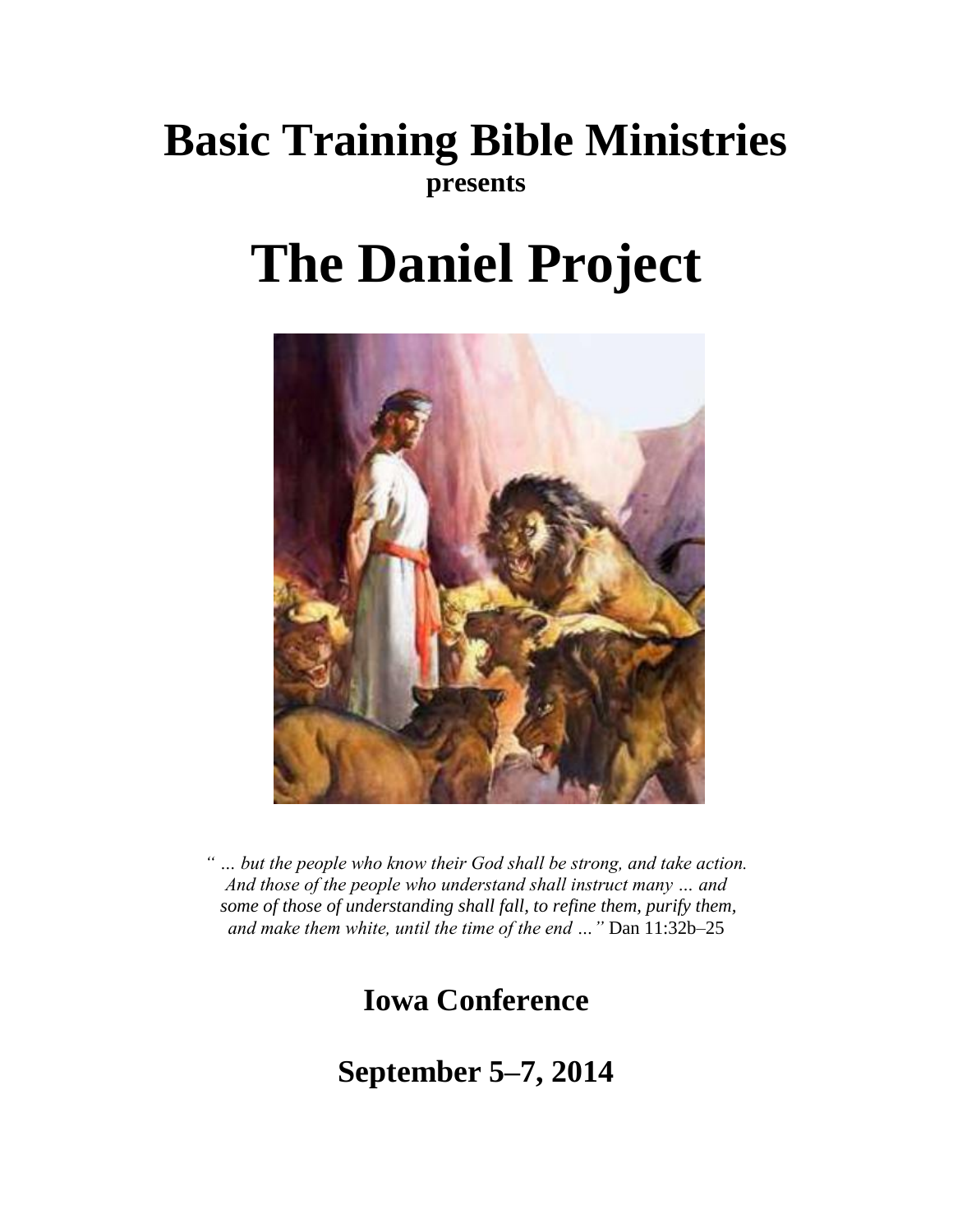# **The Daniel Project**

*" … but the people who know their God shall be strong, and carry out great exploits*  [take action, NASB]*. And those of the people who understand shall instruct many … And some of those of understanding shall fall, to refine them, purify them, and make them white, until the time of the end …"* Dan 11:32b–33, 35

In the above passage, we see five great undertakings of faithful believers in the end times. To be accurate, this passage is speaking specifically of Jewish believers during the Tribulation Period (see Dan 11:36–39). However, we have every reason to adapt it to these closing moments of the Church Age.

#### **Five Great Undertakings**

- 1. **To know God**—much different from just knowing about Him *"He made known His ways to Moses, His acts to the children of Israel."* Psa 103:7
- 2. **To gain strength**—the power of faith, gained by study and experience *"Be diligent* [study] *to present yourself approved to God, a worker who does not need to be ashamed, rightly dividing the word of truth."* 2Ti 2:15
- 3. **To take action**—application of the truth to our times *"And having shod your feet with … the gospel of peace …"* Eph 6:15
- 4. **To instruct others**—a leader worthy to be followed *"Take heed to yourself and to the doctrine. Continue in them, for in doing this you will save both yourself and those who hear you."* 1Ti 4:16
- 5. **To endure suffering**—following in our Lord's footsteps *"For to this you were called, because Christ also suffered for us, leaving us an example, that you should follow in His steps."* 1Pe 2:21

What we have here are:

# **Five Stages of Spiritual Development for the Spiritual Warrior**

This path is not for the weak of heart, nor for the complacent Christian. We are organizing "The Daniel Project" in the hopes of challenging a generation of young men and women to follow this course in our own perilous time of history.

#### **1. To Know God**

The word translated *"know"* in Dan 11:32 is from the Hebrew *yada*, meaning "to perceive, understand, comprehend." However, it is often used for the most intimate and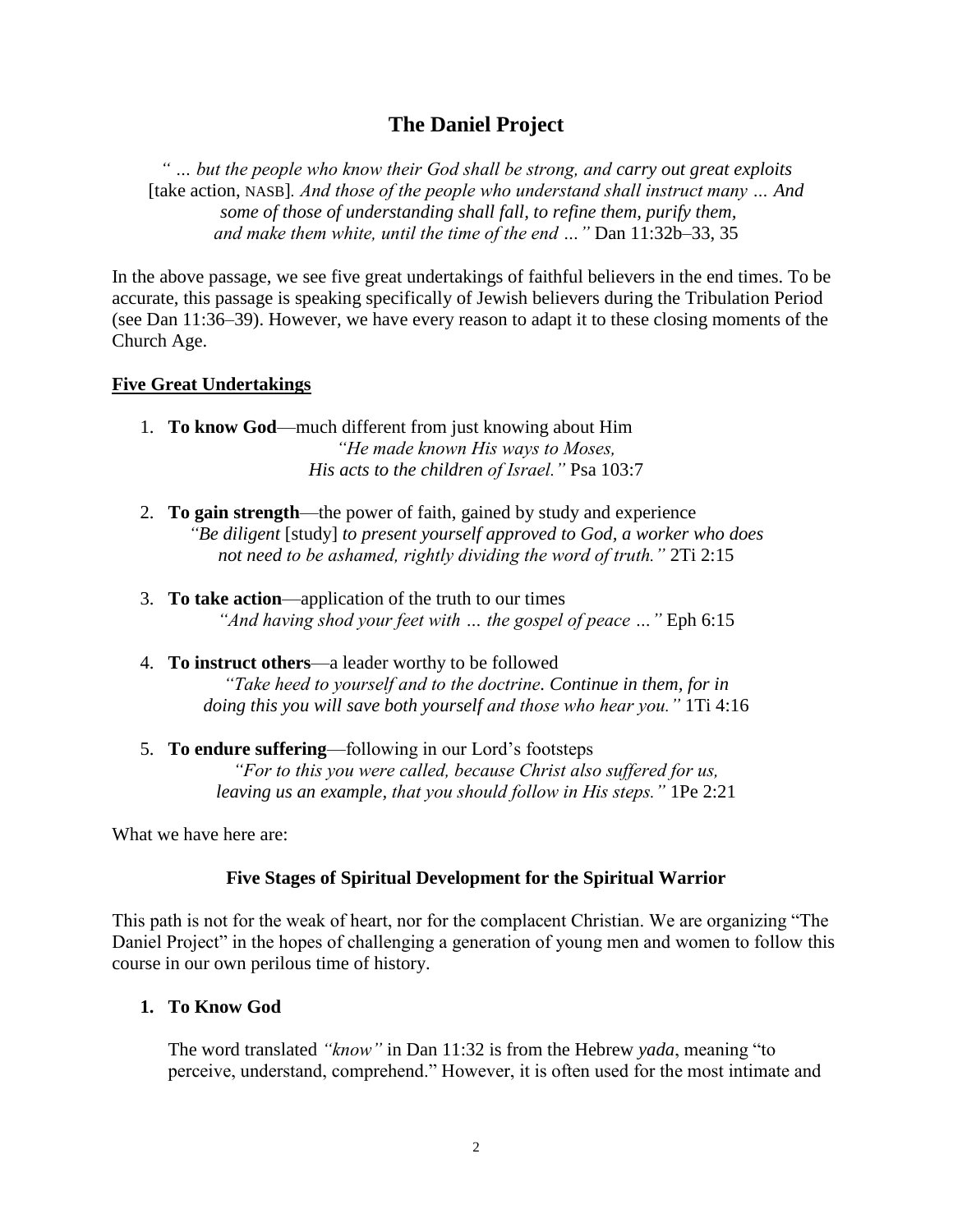deep personal relation to another (Gen 4:1). The form of the verb implies the attainment of significant spiritual maturity—a state of knowledge that characterizes one's life.

Example: Dan 1:8–20, Daniel leads the way.

Daniel and his friends had been under the teaching of the prophet Jeremiah. He told them, by the Word of God, to submit to the king of Babylon (Jer 29:4–10, 38:2, 17). But they knew this did not include defiling themselves (Dan 1:8). Therefore, they made a request for a special diet (Dan 1:12), and trusted in God to vindicate their faith (Dan 1:13–16). In this, Daniel was the leader, the strongest of the four, leading the others to greater spiritual stature.

#### Illustration:

Richard Wurmbrand speaks of parents who were given the choice of denouncing Christ and keeping their children, or of holding to Christ and being sent to prison. *"Nadia Sloboda left her house for four years of prison. Her children were taken from her, but she*  left her house singing. The children, for whom the police waited with a truck to take them *as she left, told their singing mother, 'Don't worry about us. Wherever they put us, we will not give up our faith'"* (from *Preparing for the Underground Church*).

People learn verses, and think by this that they know God. How many times have we heard of people who say, "I claimed such and such a verse, but in my time of suffering it didn't work"? Listen to Pastor Wurmbrand, who spent 14 years in prison for his faith.

*"I have since been asked, 'Which Bible verse helped and strengthened you in those circumstances?' My answer is: 'No Bible verse was of any help … Psalm 23, The Lord is my Shepherd … it was never meant by God to strengthen you. It is the Lord who can strengthen you, not the Psalm, which speaks of Him so doing.'"*

This is the difference between knowing about God, and knowing God!

# Principles:

a. The knowledge of God begins with personal faith in Jesus Christ.

*"Jesus said to him, 'I am the way, the truth, and the life. No one comes to the Father except through Me."* Joh 14:6

*"And this is eternal life, that they may know You, the only true God, and Jesus Christ whom you have sent."* Joh 17:3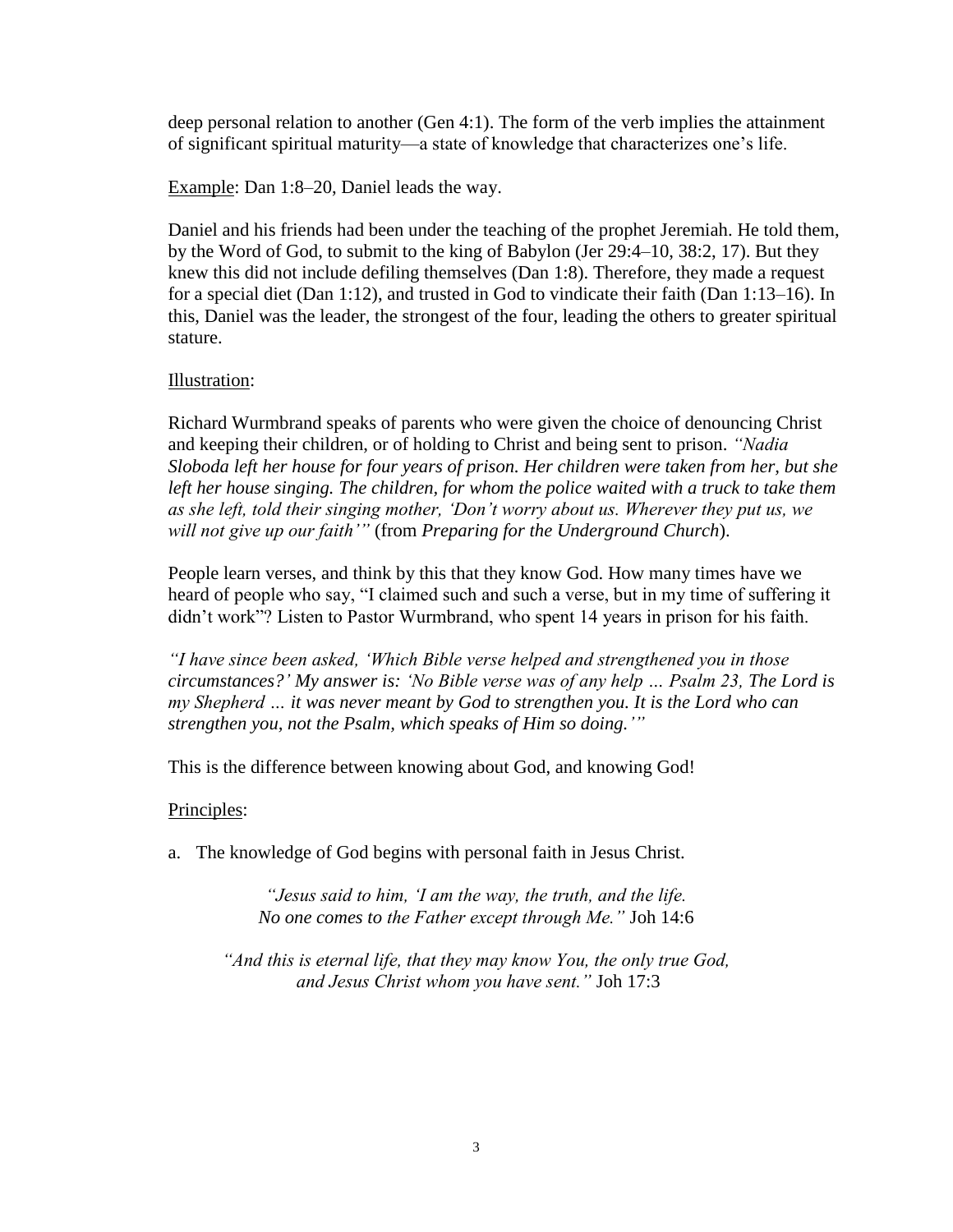b. All true spiritual growth is increasing in the knowledge of Him.

*"But grow in the grace and knowledge of our Lord and Savior Jesus Christ …"* 2Pe 3:18

c. Such growth is not merely academic, but is rather experiential, and it is costly.

*"But what things were gain to me, these I have counted loss for Christ.*  Yet indeed I also count all things loss for the excellence of the knowledge of *Christ Jesus my Lord … that I may know Him ..."* Phi 3:7–8, 10

d. This principle of "loss for gain" is inherent in choosing to follow Him.

*"Then He said to them all, 'If anyone desires to come after Me, let Him deny himself, and take up his cross daily, and follow Me.'"* Luk 9:23

e. There is a biblical term for this way of life, and it is called discipleship.

*"If anyone comes to Me and does not hate his father and mother, wife and children, brothers and sisters, yes, and his own life also, he cannot be My disciple. And whoever does not bear his cross and come after Me cannot be My disciple."* Luk 14:26–27

f. Only those who have been in the "School of Christ," practically, are able to claim the promise of Phi 4:13:

*"I can do all things through Christ who strengthens me."*

But note Phi 4:11–12, first came learning, then came practice!

*"Take My yoke upon you and learn from Me, for I am gentle and lowly in heart, and you will find rest for your souls."* Mat 11:29

*"But you have not so learned Christ, if indeed you have heard Him and have been taught by Him, as the truth is in Jesus; that you put off … the old man … and that you put on the new man which was created according to God, in true righteousness and holiness."* Eph 4:20–24

Application: How can I truly know God?

Many young people desire to know God, but question how this can be done. Two simple things (not easy—simple) must come together: your desire to learn His Word, combined with the courage to apply it in all your circumstances. Trust that God has placed you where He wants you; this is your arena for action. Take three simple steps:

- a. Receive His Word with the desire to do it (Joh 7:17),
- b. Become a living example of faith in action (1Th 1:6–8), and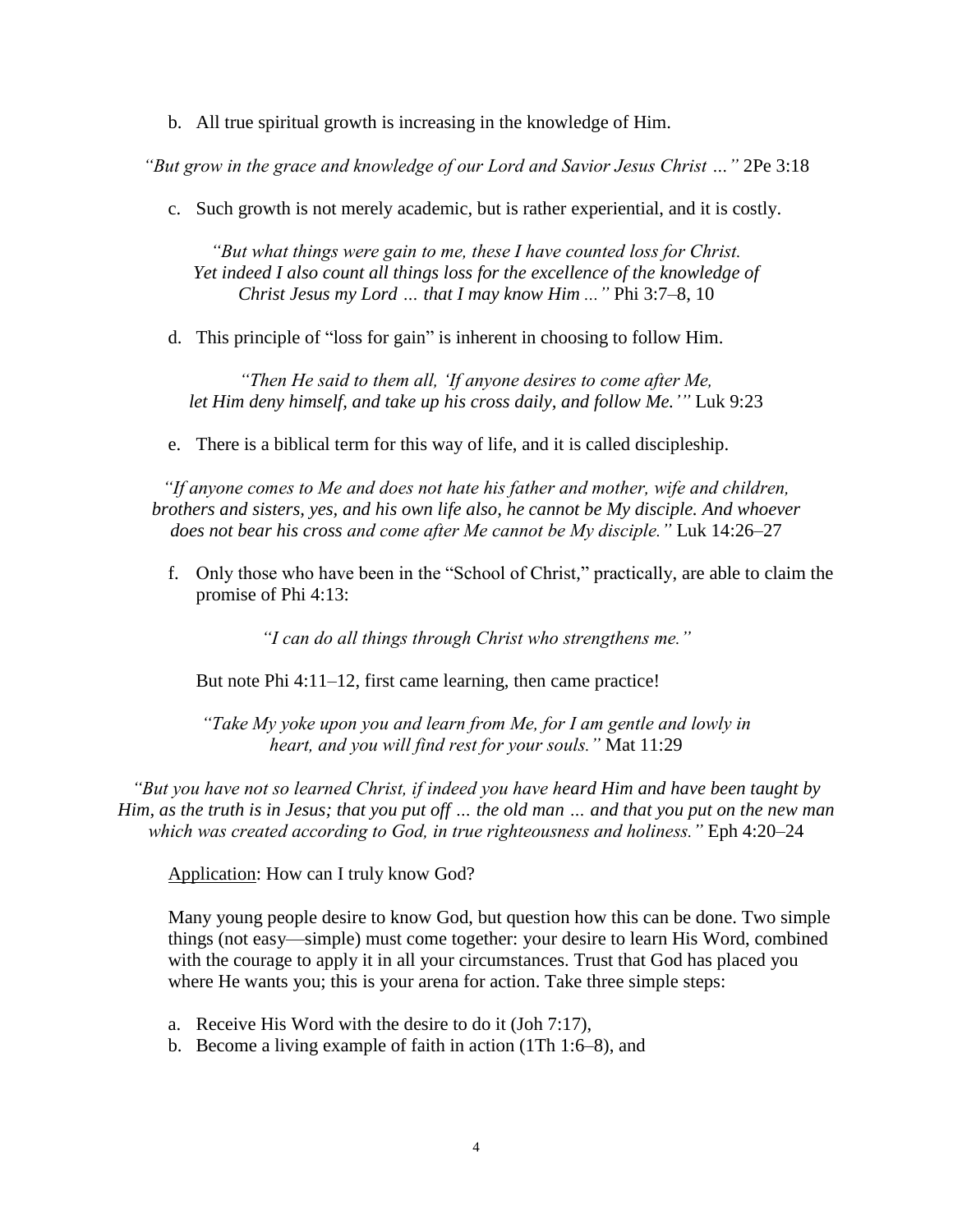c. Pray for, and take advantage of, opportunities for witness (Rev 3:8). When God opens the door, you know it will be effective.

Point: The smallest steps, made consistently over time, bring the greatest results!

# **2. To Gain Strength**

The word *"strong"* comes from *chazak,* which means, "to seize, bind fast, gain strength, steadiness, constancy, intrepidity—the opposite of faint-hearted." The causative form of the verb (*hiphil*, imperfect) suggests a determined decision made consistently over a period of time.

Example: Dan 2:14–23, Daniel's friends engage in prayer.

In Chapter 1, Daniel set the example, and his friends joined with him. Now they are actively engaged in the spiritual struggle. Again, Daniel is the leader, or "mentor," but he gets his friends involved in effective prayer. God is faithful and reveals the king's dream, and Daniel and his friends are delivered.

#### Note:

Effective prayer involves four things:

- a. It is a prayer of faith, trusting in God's Word/promises;
- b. It is specific, asking for mercy, revelation, and deliverance;
- c. It is persistent. We do not know how long the *"time"* mentioned in Dan 2:16 was, but they prayed through it until the prayer was answered; and
- d. It includes praise and thanksgiving (Dan 2:20–23).

# Illustration:

Oswald Chambers said *"Prayer does not fit us for the greater works; prayer is the greater work"* (*My Utmost for His Highest*). The Apostle Paul declares effective prayer to be the key to putting on the full armor of God, and of waging effective spiritual warfare (Eph 6:18).

# Principles:

- a. In the spiritual life, strength comes from consistent spiritual growth in the study and application of the Word of God (Rom 12:1–2; 2Ti 2:15).
- b. Strength does not originate in the individual believer, but comes from the indwelling Spirit of God to the submissive soul (Eph 3:16, 6:10).
- c. Knowledge alone can come from study, but strength can only be gained as truth is applied with a reliance on the grace of God (2Ti 1:6–7, 2:1–3).
- d. To attain spiritual strength, the believer must have a consistent habit of not relying on self, but on God who gives strength to the weak (2Co 12:9–10; Heb 11:34).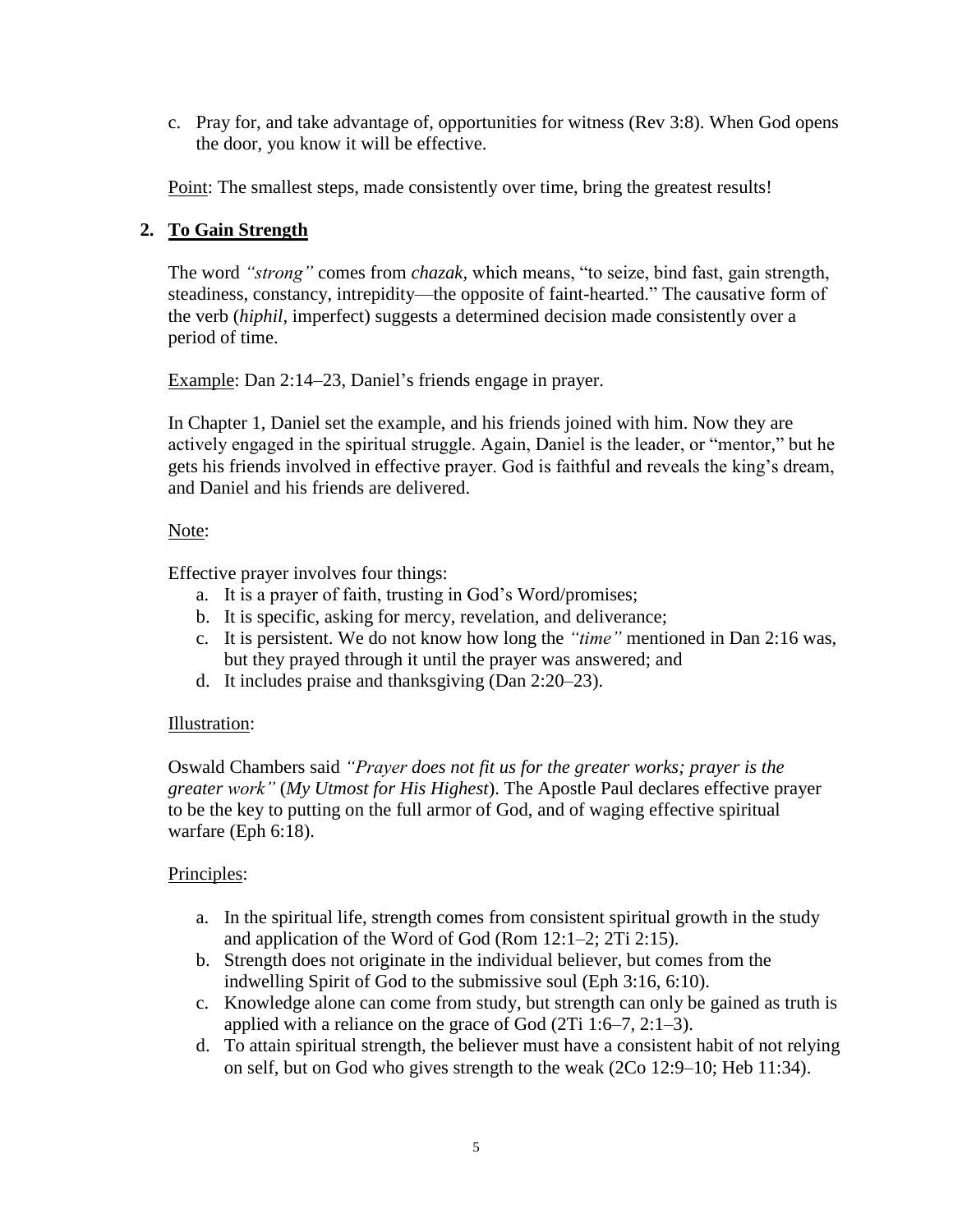- e. The goal of having attained a measure of strength is to undertake on behalf of those who are weak (Rom 15:1).
- f. Divine strength makes possible supernatural accomplishments by those who are enabled by it (Isa 40:31, 41:10; Heb 11:11).

# **3. To Take Action**

The common word for taking action is *asah*, generally meaning "to make, to do, to work, labor." It is seen here as the outcome of biblical knowledge and spiritual strength, finding obedient outlet in heroic service in a time of great persecution.

- a. Because of the adverse conditions implied in the context, this is translated *"carry out great exploits"* in the NKJV. These believers are the future spiritual descendants of Daniel and his friends.
- b. It is critical to grasp here that genuine spiritual maturity cannot coincide with spiritual apathy and inactivity (Jam 1:22, 2:17, 22).
- c. It is vital that we, in this generation, echo the wake-up call of the Holy Spirit as expressed by Paul in Eph 5:14.
- d. Believers who dare to be like Daniel must learn to live, not on the basis of the day's headlines, but on the basis of the promises of God (Rom 4:21; Heb 13:5–6; 2Pe 1:4).

Example: Dan 3:13–25

Now, we see the three friends of Daniel standing on their own. Having been mentored by Daniel, they can now "*take action"* (NASB) by their own initiative. It is important to see that they are willing to stand firm, whether they are delivered or not (Dan 3:17–18). By being willing to suffer for their faith, they are brought, in the midst of the fire, into a greater revelation and fellowship with the Lord Jesus Christ—the fourth man in the fire (Dan 3:24–25).

Point: We need to awaken a generation that knows all **about** Christ, to begin to actually **know** Him, by entering into His life, and thus His sufferings.

*"That I may know Him … and the fellowship of His sufferings …"* Phi 3:10

*"If we endure* [suffer with Him]*, we shall also reign with Him."* 2Ti 2:12 (see also Rom 8:17)

#### Illustration:

Only foolish and untaught believers assume God will take away all pain and suffering in life. The willingness to endure in faith, regardless of the consequences, is the key to victory. As Esther said, "*If I perish, I perish!"* (Est 4:16).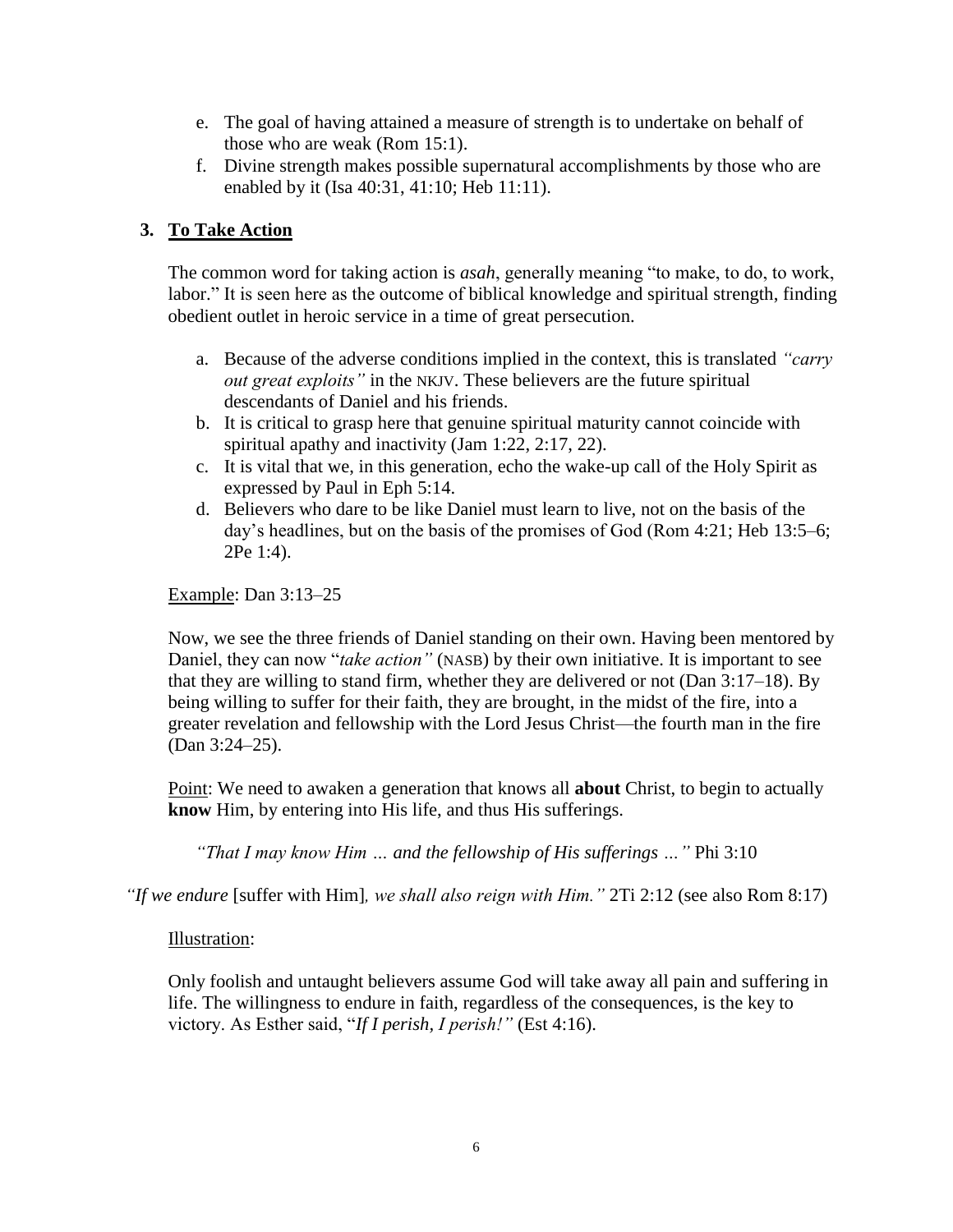#### Principles:

- a. Biblical faith is the spiritual engine that produces dynamic and obedient action in the life of the believer (2Co 4:13; Phi 1:29; Jam 1:21–22, 2:17, 24; Heb 11:1, 6).
- b. The inherent power of the Word of God is like a mighty wind; the soul of the believer is the sail that catches and is moved by that force (Joh 3:8; Heb 4:12; Jam 3:4).
- c. The "*great exploits*" of God's people are often unseen or overlooked by this world. Faith by its nature is humble and, therefore, never self-seeking. But seemingly small deeds, done by faith, ultimately shape a generation and change history (Heb 11:7–40).
- d. The dominating factor in the actions of faith is that of "overcoming" apathy, inertia, and opposition (Rev 2:7, 11, 17, 3:5, 12, 21; 1Jo 5:4–5).
- e. The book of Acts is a textbook on "*great exploits*" done by faith.

# **4. To Instruct Others**

Two words are significant here. First, those doing the instruction are believers who *"understand*.*"* The Hebrew word *shaqal* implies "wisdom, understanding, success." They have a proven spiritual record. Second, out of their experience in proving God's Word, they *"instruct many"* others. The Hebrew word for instruct is *biyn* and suggests "to impart understanding, to give insight."

Example: Dan 4:1–5:31

In times of historical crisis, many people's eyes are opened to the true priorities of life, and their souls are humbled by circumstances, to give truth a hearing.

The narrative in these two chapters returns the focus to Daniel—obviously the most spiritually advanced of the four. In Chapter 4, he instructs Nebuchadnezzar, based on the interpretation of his dream. The indications are that King "Neb" became a believer (cf., Dan 4:1–3, 34–36). Then, in Chapter 5, Daniel instructs Belshazzar, who did not humble himself (Dan 5:22–23) and died violently that very night (Dan 5:30).

There is no guarantee that wise instruction will always be heeded!

#### Illustration:

In the story, *The Pastors Wife* (pgs. 22–23, by Sabina Wurmbrand), Mrs. Wurmbrand tells how the courageous stand of her husband Richard against Communist leaders and propaganda breathed life into many who were cowering and compromising.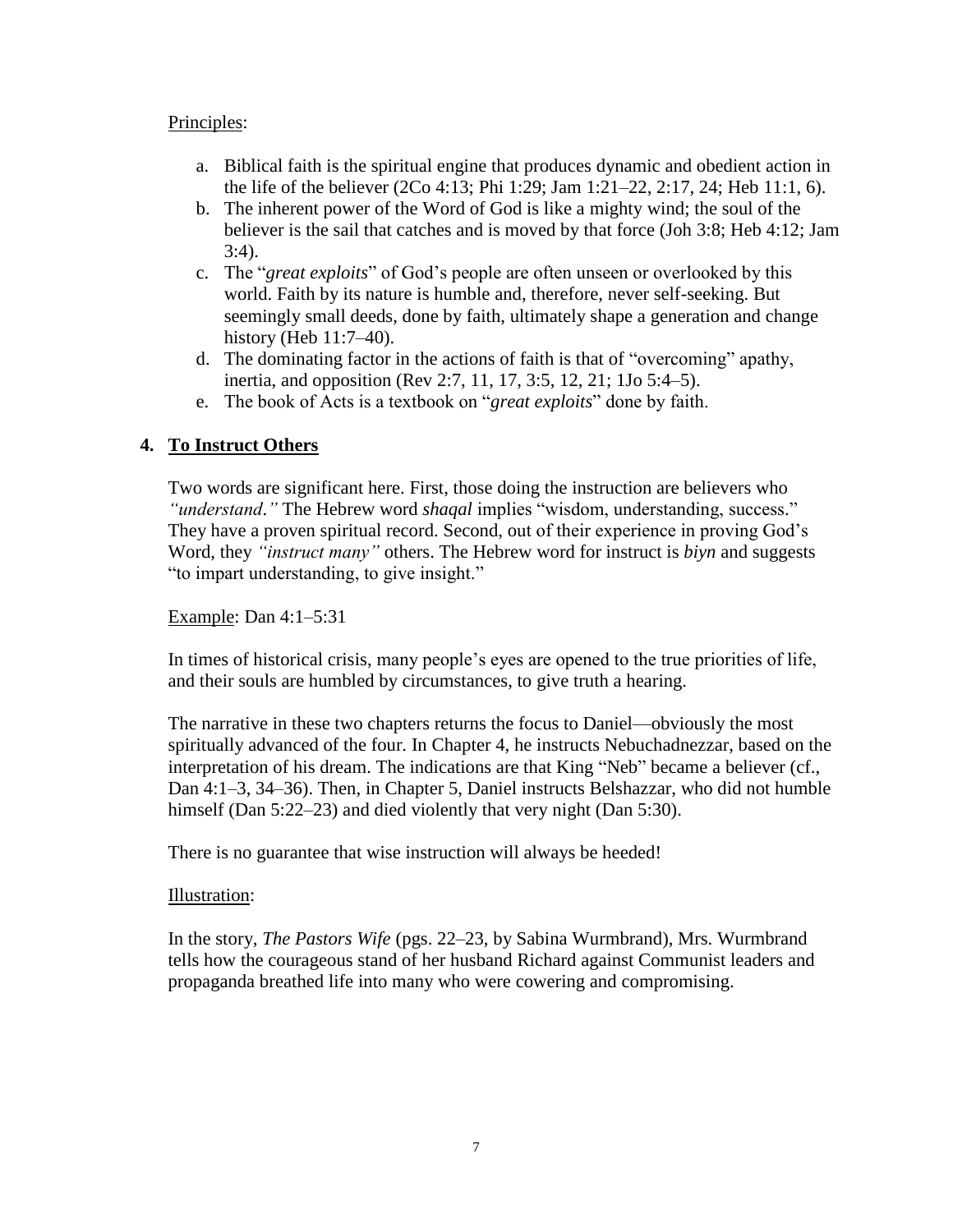#### Principles:

- a. Those most qualified to be teachers in times of calamity are those who were examples of wise conduct prior to the calamity (1Th 1:3, 6–8, 2:13–14).
- b. It is an observable fact of history that, in the time leading up to great national and world crises (think of time just prior to WWI, the Roaring Twenties, the Great Depression, and WWII), society as a whole seemed to "live as if there is no tomorrow." Today is no different. Those who give in to this madness have no credibility to teach others when the calamity strikes.
- c. Beware of "big talkers." Pastor Wurmbrand records how many of the loudest talkers about "liberty or death" (i.e., fellow pastors) prior to the communist takeover, were some of the first to sell out and betray other Christians (Read *Tortured for Christ*).
- d. As the character Sam Spade (Humphrey Bogart) said, in *The Maltese Falcon*, *"The cheaper the punk, the gaudier the patter."*

# **5. To Endure Suffering**

Three times in Dan 11:33–35, we have a reference to the *"fall"* of many believers. The critical question is, to whom does this refer? To the wise instructors, or to their newly awakened students?

The word *cashal* means simply "to stumble or fall down," the implication is usually *"through weakness or want of strength"* (*Wilson's Old Testament Word Studies*), but not always.

Note that in Dan 11:33–34, the reference "*they*" seems to speak of the "*many*" who are receiving instruction. In these struggles, "*they shall be aided with a little help."* This divine intervention, which may seem small, will be sufficient to see them through if they avail themselves of it.

The fact that "*many shall join with them by intrigue*" indicates that the primary challenge is that of *"discern*[ing] *… good and evil"* (Heb 5:14), or the ability to distinguish truth from error.

But the group in Dan 11:35 specifically refers to *"those of understanding."* They will not escape the trials of the time, and will also *"fall,"* but for a higher, eternal purpose. That purpose is to *"refine … purify … and make them white"* (dazzling, reflected glory). These, due to their faithfulness, will be the ones spoken of in Dan 12:3:

> *"Those who are wise shall shine like the brightness of the Firmament* [the heavens]*, and those who turn many to righteousness like the stars forever and ever."*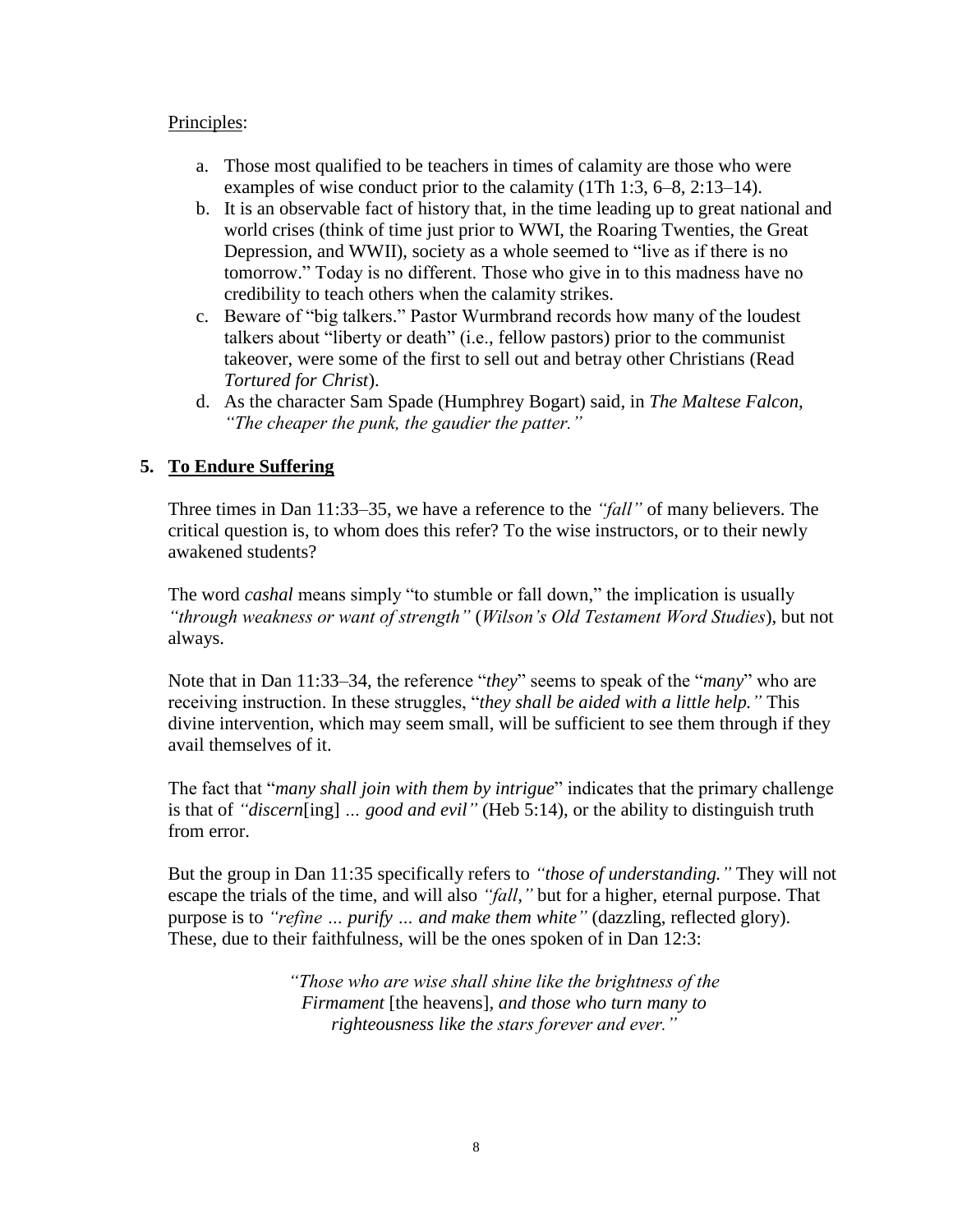Example: Dan 6:1–28

It is clear that Daniel is the chief example of wise leadership and instruction in the book. As he led, mentored, and helped his friends learn to face their trials (Dan 1:1–3:30), he also led others to righteousness by faith (Dan 4:1–37).

Yet, Daniel was not spared from the trials, and neither will we be! Even though he had distinguished himself from all others in the kingdom (Dan 6:3), he also had to suffer for refining purposes (1Pe 1:6–9).

> *"Yes, and all who desire to live godly in Christ Jesus will suffer persecution."* 2Ti 3:12

The persecutions of Daniel in this chapter follow a predictable pattern. First, he excels above all his contemporaries (Dan 6:3). This results in igniting the envy of his peers (Dan 6:4). The resulting persecution is cloaked in the guise of a "good" law, specifically designed to target him for his unfailing faithfulness (Dan 6:6–9). These same tactics are used today by so-called "progressive" God-haters, against men and women of true faith.

Daniel's response can be summarized in two words—"no compromise." His obedience to God demanded civil disobedience. Never allow anyone to deceive or mislead you, by a false rendering of Romans 13, into thinking we are to obey all laws and all lawmakers. Such teaching is false to the core. We are always and at all times to "*obey God rather than men"* (Act 4:19; 5:29).

#### Illustration:

All stories of great believers in times of persecution demonstrate that they stood apart from the crowd because their devotion to God would not allow them to compromise with unjust "laws" passed by evil men. Read the story of Dietrich Bonhoeffer, who gave his life fighting the evils of Adolph Hitler and the Nazis.

When Communists took over Romania, the pastors, by and large, compromised with them. At a meeting where all the pastors had been called to either "join or suffer," one pastor after another stood up and sang the glories of Communism.

Richard and Sabina Wurmbrand were outraged. She said to him *"Will you not wash this shame from the face of Christ?"* He said, *"If I speak, you will lose a husband."* To which she boldly replied, *"I don't need a coward for a husband."* He rose and spoke with conviction, glorifying Jesus Christ. As a result, he spent 14 years in torture and confinement. And Sabina also suffered greatly (*The Pastors Wife*, pg. 22).